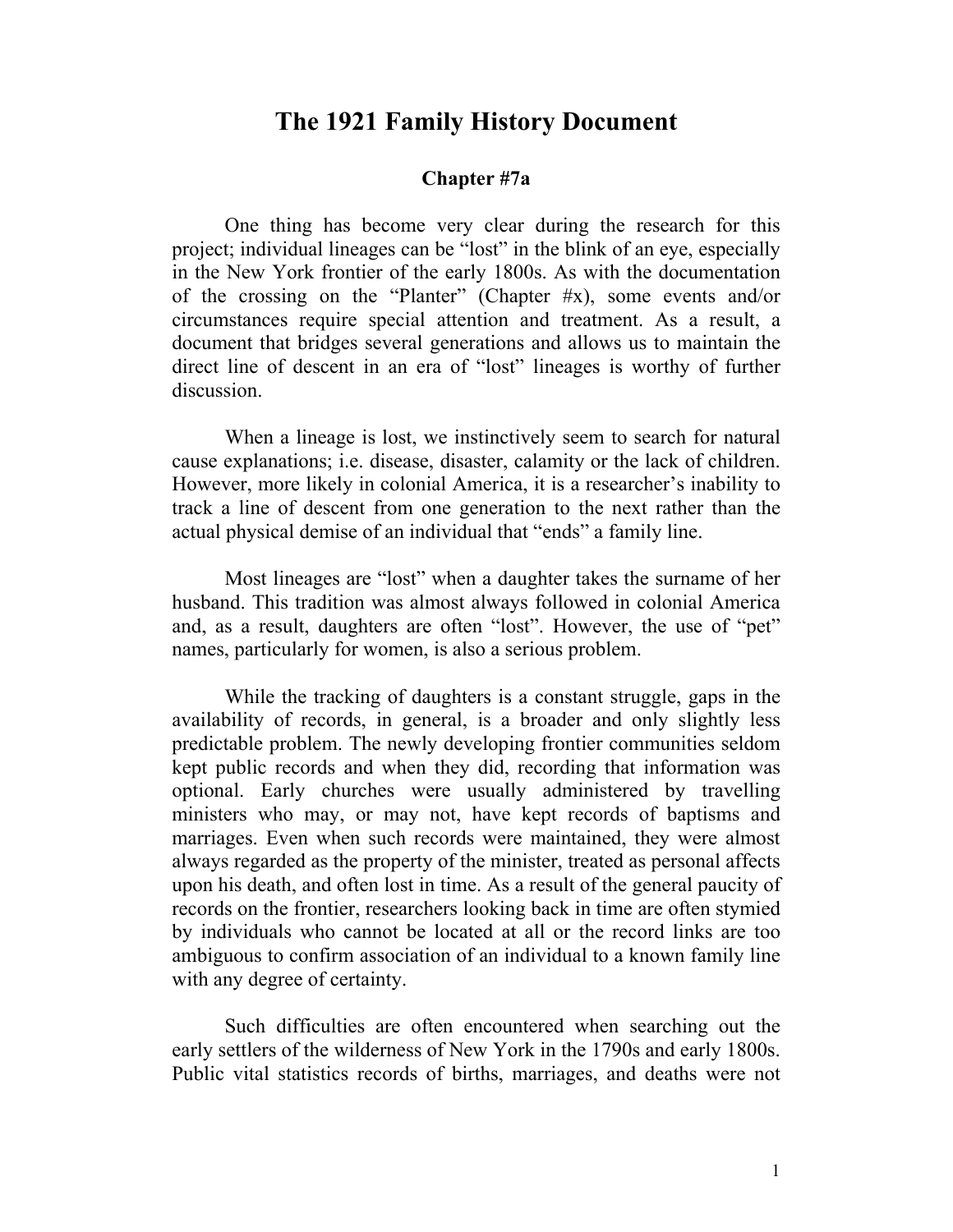required until the 1880s in Greene County, New York, the next stop for our line of the Tuttle family.

Fortunately, a written family history transcribed in the early  $20<sup>th</sup>$ Century links four generations across the records abyss and plays an important role in maintaining an unbroken line of descent in our direct line of Tuttle ancestors. While it is "healthy" to initially view a document such as the family history that follows with a degree of scepticism, authoritative supporting records and circumstance will show that the original authors had intimate access to, and knowledge of, the information presented.

An exact transcription of the James H. Tuttle and Mary J. (née Tuttle) (Iveson) Westgate family history document, hereafter referred to as the "Family History", follows on the next page.

The original version of the Family History was dictated to Iva J. Tuttle in late 1921 by her aunt, Mary J. (née Tuttle) (Iveson) Westgate, and her father, James H. Tuttle. Iva J. Tuttle typed the original document, but no examples of it remain. In the late 1950s and using the original 1921 document, Iva J. (née Tuttle) Green typed a second generation document which included post-1921 information which she added.

The following transcription is EXACTLY (including spelling and layout) as retyped by her in the late 1950s.

James P. Tuttle June 16, 2007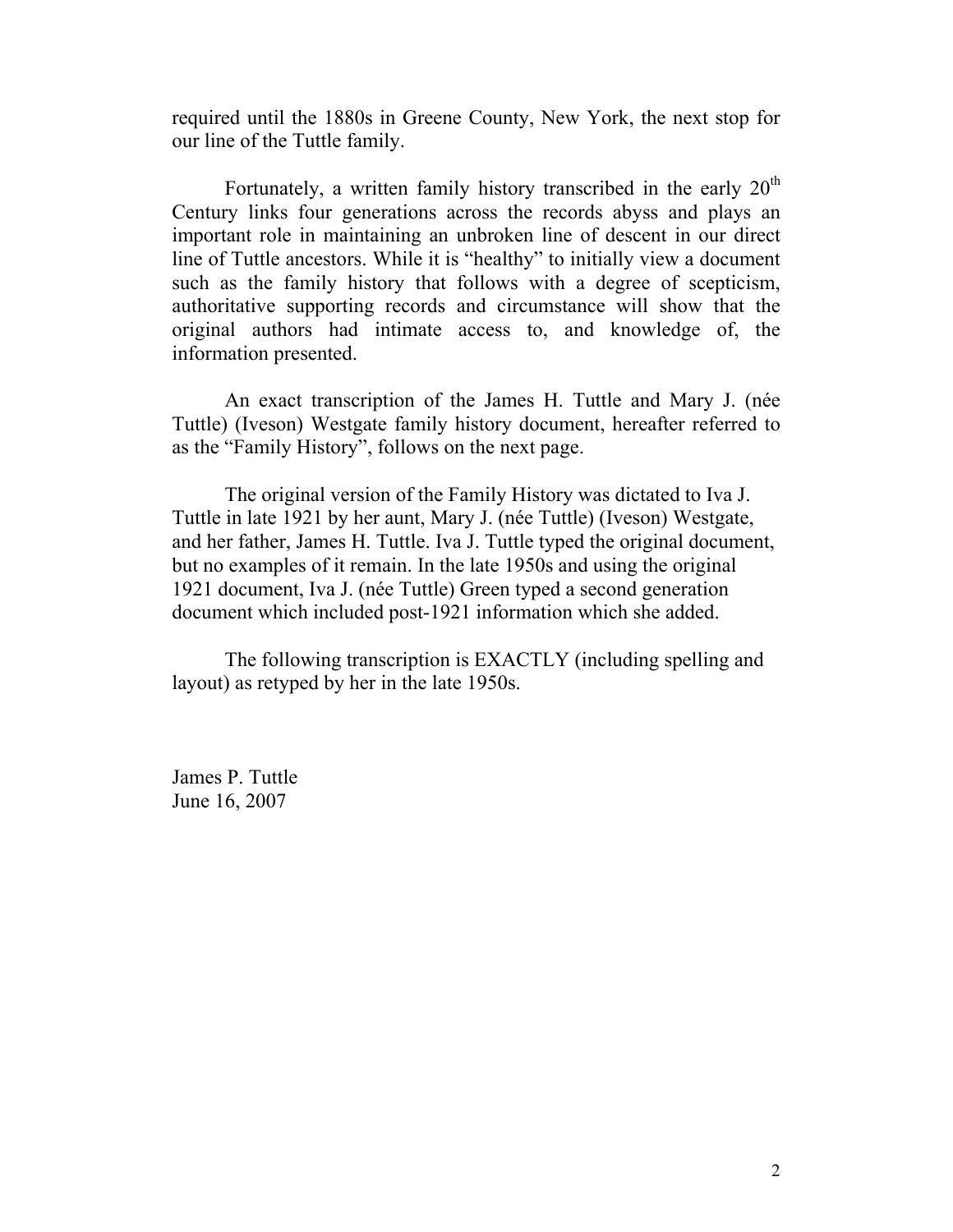#### RECORD OF THE TUTTLE FAMILY

Samuel Tuttle was married to Thankful Piersons. There was born to them Bostwick, Ezkiel, Truman, Samuel, Polly, Sally and Diane.

Ezkiel Tuttle was born March 4, 1772. Married to Lovina Bruster (Who was born June 23, 1776.)

| Garwood Tuttle |                 | Born            | 1795<br>Oct   | Died            |                  |               |
|----------------|-----------------|-----------------|---------------|-----------------|------------------|---------------|
| Truman         | $\epsilon$      | C C             | Jun 6 1797    | $\zeta$ $\zeta$ | Feb 2, 1881      |               |
| <b>Betsey</b>  | $\zeta$ $\zeta$ | $\zeta$ $\zeta$ | Jul17 1801    | $\zeta$ $\zeta$ |                  | 1835          |
| Mary           | $\zeta$ $\zeta$ | $\zeta$ $\zeta$ | Apr12 1803    |                 | Jun15 1825       |               |
| David B        | $\zeta$ $\zeta$ | C C             | Aug25 1808    |                 | Dec 6 1868       |               |
| Norman         | $\zeta$ $\zeta$ | $\zeta$ $\zeta$ | Aug11 1811    |                 | Jun              | 1833          |
| Harriet        | $\zeta$ $\zeta$ | $\zeta$ $\zeta$ | Apr25 1815    |                 |                  |               |
| Jerry          | $\zeta$ $\zeta$ | $\zeta$ $\zeta$ | Jun19<br>1818 |                 |                  |               |
| Alvina         | $\zeta$ $\zeta$ | $\zeta$ $\zeta$ | Feb23 1822    | $\zeta$ $\zeta$ |                  | 1891          |
| Ezekiel        | $\zeta$ $\zeta$ | $C \subset C$   |               |                 | Mar              | 1840          |
| Lovina         | $\zeta$ $\zeta$ | $\zeta$ $\zeta$ |               |                 | Dec <sub>6</sub> | 1868 (age 92) |

David B Tuttle was married to Lucy Wing Oct 8, 1834 (Who was born Apr 3 1816)

CHILDREN BORN TO THEMWERE:

| Lydia A Tuttle |                   | Born                                              | Feb 20, 1836 | Died | 1836          |
|----------------|-------------------|---------------------------------------------------|--------------|------|---------------|
| Mary J         | $\zeta$ $\zeta$   | 66                                                | Jun 15, 1838 |      | Jun 24, 1934  |
| Elvil S        | cc                | $\sim$                                            | Apr17 1841   |      |               |
| Lydia A        | $\zeta$ $\zeta$   | $\zeta$ $\zeta$                                   | Apr 5 1843   |      | Mar 11 1921   |
| Lovina L       | $\subset \subset$ | $\mathsf{c}\,\mathsf{c}$                          | May 30 1845  |      | Feb 11 1877   |
| James H        | $\epsilon$        | $\subset$                                         | Apr 16 1847  |      | Dec 26 1941   |
| Edwin G        | $\subset \subset$ | $\zeta$ $\zeta$                                   | Nov 12 1849  |      | Feb 12 1919   |
| David Spencer  |                   | $\zeta$ $\zeta$                                   | Jun 21 1852  |      | 1875<br>Jul 6 |
| Hattie A       | $\epsilon$        | $\zeta$ $\zeta$                                   | Mar 10 1859  |      | 1921<br>Mar 6 |
| Lucy           | $\zeta$ $\zeta$   | $\boldsymbol{\varsigma}$ $\boldsymbol{\varsigma}$ |              |      | May 27 1883   |

James H Tuttle was married to Hattie E Wood Mar 10, 1867 (Who was born Aug 8, 1847)

|                  |                 |                 | <b>CHILDREN BORN TO THEM WERE:</b>                                 |                 |             |
|------------------|-----------------|-----------------|--------------------------------------------------------------------|-----------------|-------------|
| William G Tuttle |                 | <b>Born</b>     | Jun 24 1868                                                        | Died            |             |
| Bruce D          | $\zeta$ $\zeta$ | $\zeta$ $\zeta$ | May 3 1872                                                         | $\zeta$ $\zeta$ | Jul 6 1932  |
| Paul F           | $\mathsf{cc}$   | $\zeta$ $\zeta$ | Aug 15 1890                                                        |                 |             |
| Hattie E         | C               | $\zeta$ $\zeta$ |                                                                    | C C             | Sep 11 1891 |
|                  |                 |                 |                                                                    |                 |             |
|                  |                 |                 | James H Tuttle was remarried to Hattie (German) Hooper Mar 5, 1895 |                 |             |
|                  |                 |                 |                                                                    | Died            | Aug 1950)   |
|                  |                 |                 | <b>CHILDREN BORN TO THEM WERE:</b>                                 |                 |             |
| A daughter       |                 |                 | March 23, 1868                                                     |                 |             |
| Iva June Tuttle  |                 |                 | June 1                                                             | 1904            |             |

Paul F Tuttle was married to Erma E Sauerwein July 31, 1915 (Born Oct 27, 1892)

| <b>CHILDREN BORN TO THEM WERE:</b> |              |
|------------------------------------|--------------|
| Grace E Claire Tuttle              | Jan 18, 1918 |
| Geryl Dene<br>$\epsilon$           | Mar 12, 1919 |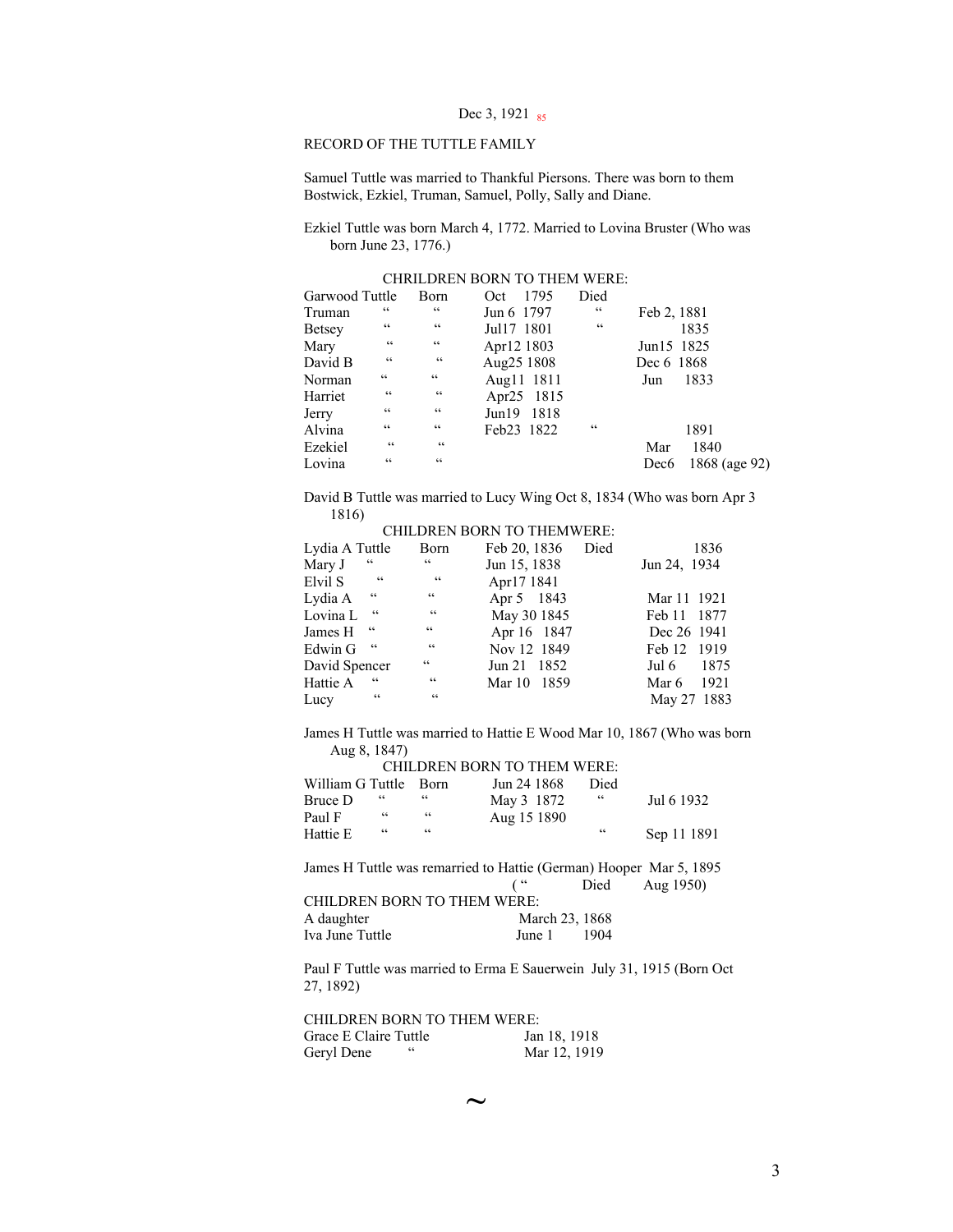#### **Discussion of the Family History Document**

On May 16, 1983, I interviewed my great aunt, Iva J. (née Tuttle) Green, at her home in Hudson, Michigan. Also present was Marion E. (née Anderson) Tuttle, my paternal grandmother and sister-in-law of the interviewee. Iva Green was 78 yoa and Marion Tuttle was 76 yoa at the time of the interview and both were very alert – both remained so well into their 90's.

Iva indicated that her father, James H. Tuttle, was very interested in family history. Her father had inherited the family bible which contained the family history but that the bible had since been lost. She had no idea as to how many generations were represented in the bible.

Iva clearly remembered that as a 17 yoa student in December, 1921, her father and her aunt Mary J. Westgate, dictated the above family history to her. She does not remember if they used a family bible, but they provided specific dates and were, as she remembers it, not working exclusively from memory. James H. Tuttle was 74 yoa and Mary Westgate was 83 yoa at the time, both extremely aware, and both remained so into their 90's.

Clearly the most significant entry is the marriage of **Thankful Piersons** to **Samuel Tuttle**. To my knowledge, no additional source has ever been found which identifies the wife of Samuel Tuttle or completely records all of the children of the succeeding generations.

 $\sim$ 

Samuel Tuttle was born in Woodbury, Connecticut on February 22, 1742/43  $_{67v}$  and baptized on February 27, 1742/43 in the Woodbury First Congregational Church. 69c Samuel was still in Woodbury for the 1790 census with 4 males [almost certainly including his son Ezekiel] and 4 females in the household.  $_{29}$  In the 1800 census, Samuel Tuttle was in Bethlehem, Connecticut near Woodbury. 44

There are compelling reasons to believe the information in the Family History, as it relates to Thankful Piersons, is reliable. The first is common sense, but not a whimsical variety of "common sense". The

 $\sim$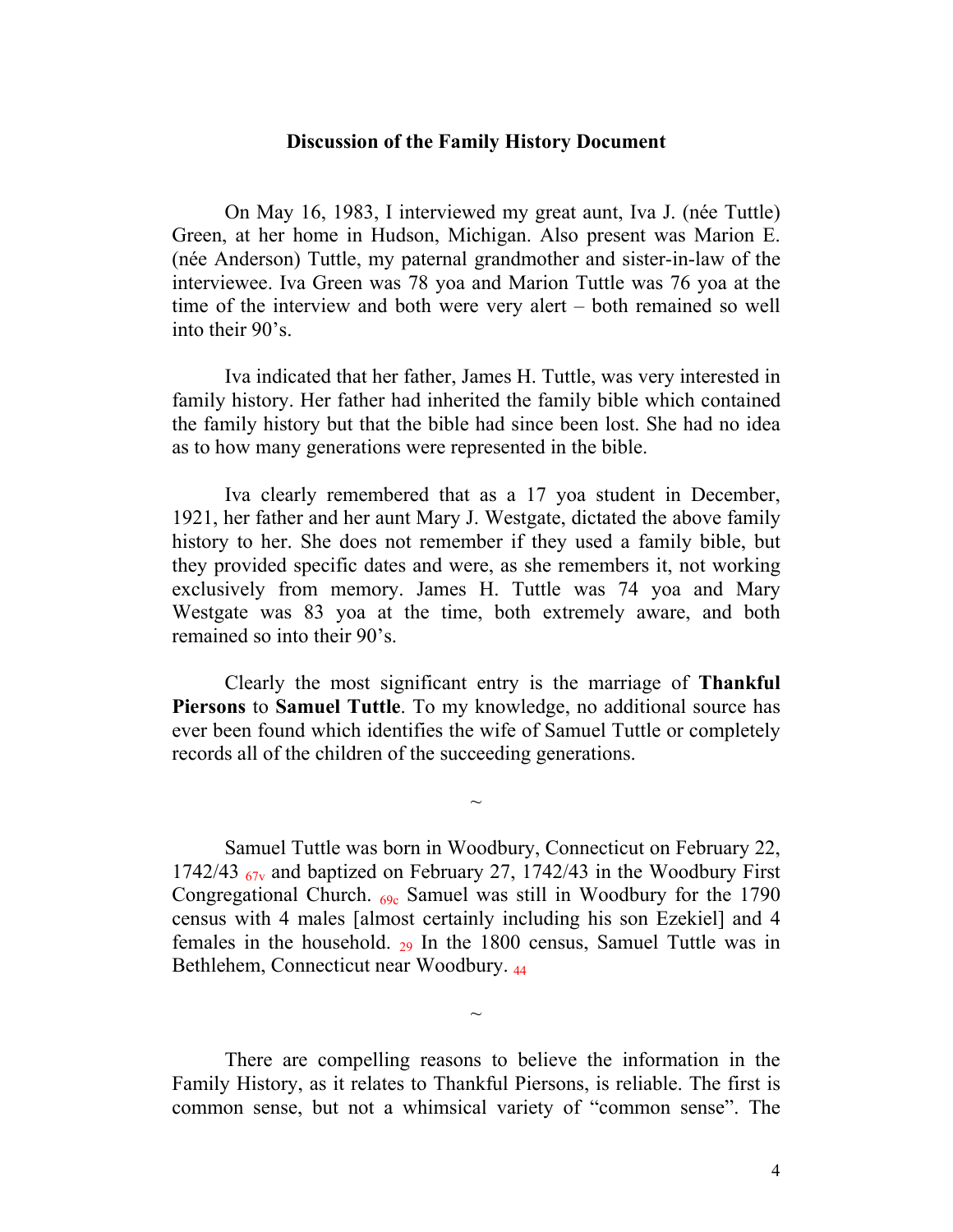circumstances strongly suggest James H. Tuttle and Mary J. (née Tuttle) (Iveson) Westgate were in a position in 1921 to accurately make the Thankful Piersons - Samuel Tuttle connection. The facts include:

- Lovina (née Bruster) Tuttle married Ezekiel Tuttle prior to the mid-1790s when their son Garwood was born.  $601$
- Ezekiel owned property in Bethlehem, Connecticut in 1799 confirming that his new family was in close proximity to his parents [Samuel and Thankful].  $_{409b, 44}$
- By the early 1800s Ezekiel and Lovina Tuttle were in Windham, Greene County, New York  $_{85a}$  and Samuel Tuttle and his wife almost certainly accompanied them because the 1810 USC indicates that their households were in immediate proximity to each other in Windham. 66
- It is not clear when Samuel Tuttle or Thankful Tuttle died but it is likely that it was within the next decade because Samuel did not appear on the 1813 Windham tax role.  $_{85d}$  In addition, the 1820 USC showed 5 of the 7 children in Windham (two are unaccounted) and none of the households had an unexplained female of an appropriate age to accommodate their mother's presence in their household.  $73, 74$
- In the early 1830s, Ezekiel and Lovina Tuttle moved to Cohocton, Steuben County, New York. The 1835 NYSC for Cohocton indicates that Ezekiel Tuttle and his wife Lovina were living in the immediate proximity of their son David B. Tuttle and his wife Lucy (née Wing) Tuttle who were just starting their family. 93, 94
- The Family History indicates that Ezekiel died in March, 1840, and later that same summer Lovina Tuttle moved into the household of David B. and Lucy Tuttle. 100 Lovina lived in their household for the next 28 years until her death in 1868 at the age of 92.  $\frac{110, 131, 132}{2}$
- Mary J. Tuttle, daughter of David and Lucy Tuttle, was born in 1838 and lived in the household with her grandmother, Lovina Tuttle, for almost 20 years.
- James H. Tuttle, son of David and Lucy Tuttle, was born in 1847 and lived in the household with his grandmother, Lovina Tuttle, for almost 20 years.
- It is impossible to believe that Lovina Tuttle, who lived in close proximity to her in-laws in Connecticut and then New York for a number of years, would not have known the name of her motherin-law, Samuel Tuttle's wife.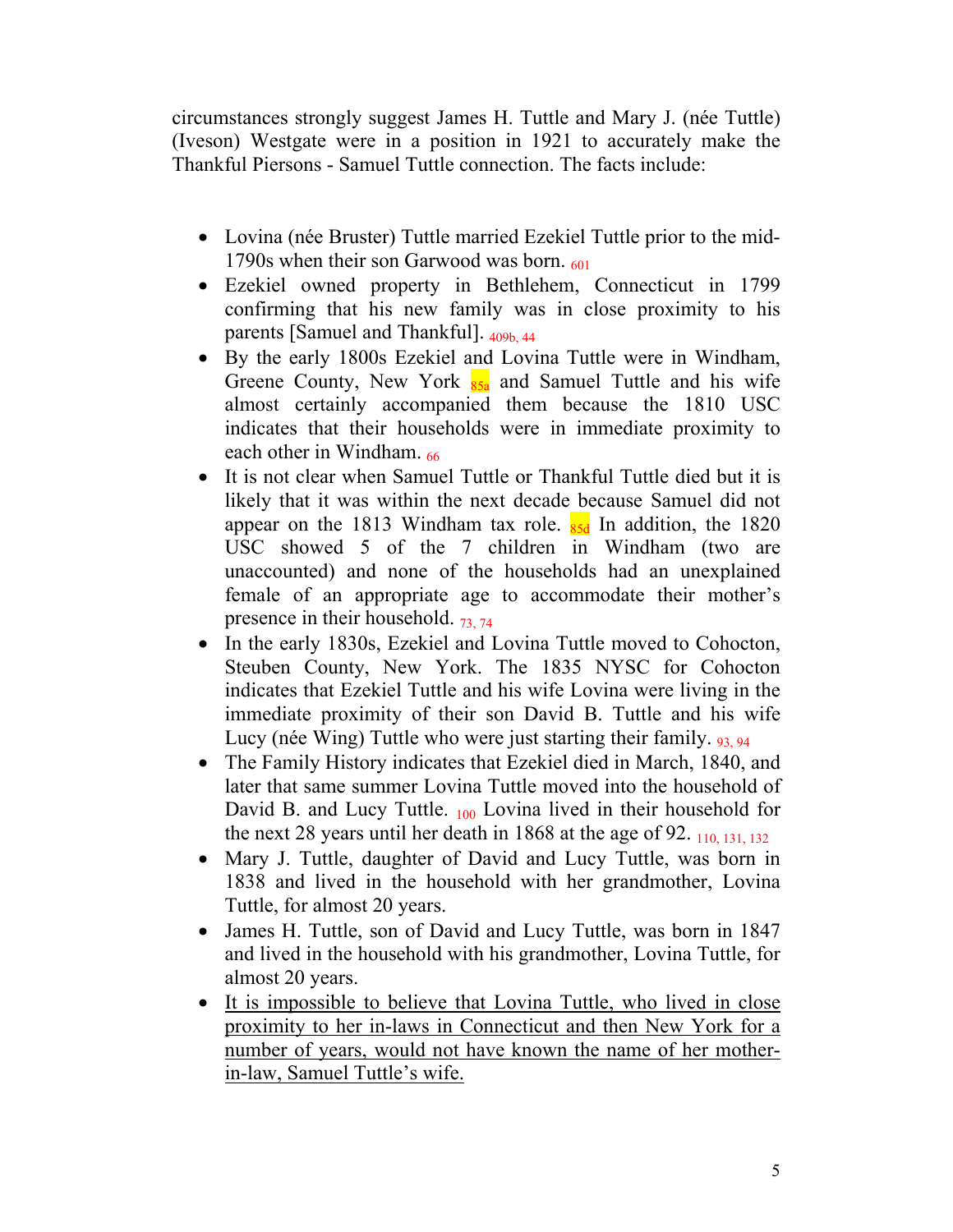- Over the course of living in the same household with her son (David B.), daughter-in-law (Lucy Tuttle), and her grandchildren (James H. and Mary J. Tuttle among them), Lovina Tuttle communicated Samuel Tuttle's wife's name (her mother-in-law) as Thankful Piersons.
- And finally, it is worthwhile to note that the Family History, because of the detail was almost certainly created with the aid of a previously written document(s) and was the product of collaboration between three generations of informed persons, not the efforts of a single person.

 To date, there is no single piece of independent evidence that can establish the attribution of Thankful Piersons as the wife of Samuel Tuttle beyond all doubt. However, there are several additional factors which strongly support the reliability of the overall family history and therefore, by strong inference, the attribution of Thankful Piersons as the wife of Samuel Tuttle beyond a *reasonable* doubt.

 $\sim$ 

 $\sim$ 

The third generation on the Family History (children of David B. and Lucy (née Wing) Tuttle) is the sibling generation of the authors, Mary (née Tuttle) (Iveson) Westgate and James H. Tuttle, so one would expect that information to be correct; a proposition that is supported by the emergence of vital public records. The ages of all members of the third generation siblings appear in the USC for  $1850$   $_{110}$  and  $1860$   $_{131}$  and correspond perfectly with the date of births presented in the Family History. As a result, I focus on the first two generations of children on the Family History.

 Unfortunately, no public records were kept in Greene County, New York in the first half of the 1800s and no relevant Windham church records have been found on this line of the Tuttle family as of this writing. Were it not for a brief mention of the family of Ezekiel Tuttle in the regional treatment "The History of Greene County, New York, with Biographical Sketches of Its Prominent Men"  $_{553}$  (hereafter referred to as "The History of Greene County"), nothing would exist regarding family membership in the known public record.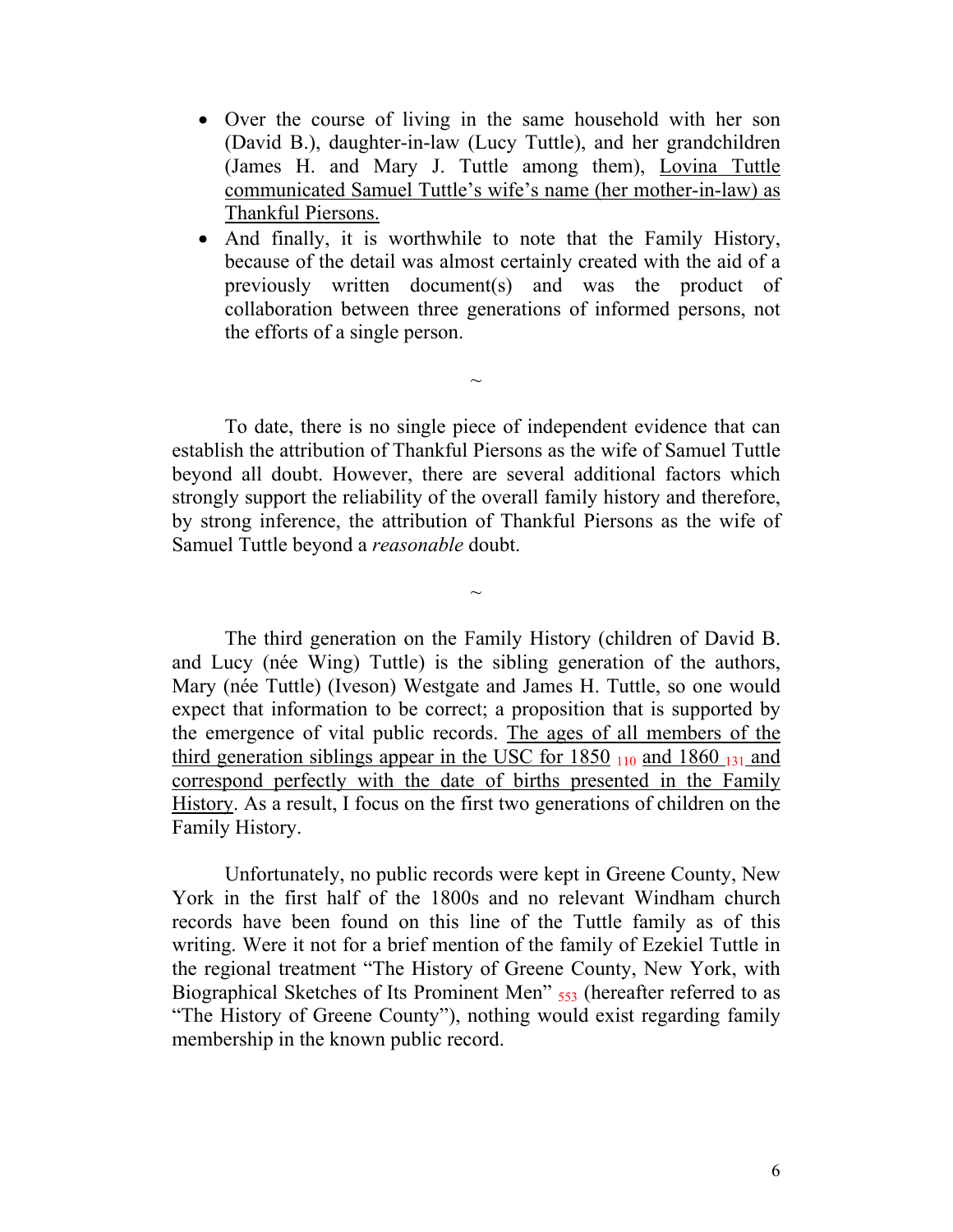## *First Generation - Children of Samuel and Thankful (née Piersons) Tuttle*

 The Family History offers the names of 4 sons (Bostwick, Ezekiel, Truman, and Samuel) and 3 daughters (Polly, Sally, and Diane). "The History of Greene County" indicates that Ezekiel Tuttle had 3 brothers (Bostwick, Truman, and Samuel) and 2 sisters but identifies them only by their husband's names (i.e., Mrs. Joseph Atwood and Mrs. Asa Richmond).  $553$ 

With respect to the first generation sons:

• The accounting of the sons match exactly, in name and number, in both the Family History and "The History of Greene County" accounts.

With respect to the first generation daughters:

- The 1790 USC is consistent with the accounting of the number of daughters presented in the Family History (3) (see below), rather than the number of daughters discussed in "The History of Greene County"  $(2)$ . 29
- With respect to the given names, it would be ideal if both accounts matched identically. However, as mentioned earlier, "pet" names for women often complicate such issues.
	- 1. Polly from the Family History is believed to be the Mrs. Joseph Atwood of page 201 of "The History of Greene County" but page 398 of the same text identifies her as Currance (Tuttle) Atwood. 553 To further complicate matters, the records at the East Jewett Cemetery identify "Mary, wife of Joseph Atwood".  $_7$  At this point in time the lack of records makes it impossible to sort out these three names, however, it is believed that  $\text{Poly} = \text{Concurrency}$  (Currance) = Mary.
	- 2. Sally from the Family History is believed to be the Mrs. Asa Richmond of "The History of Greene County". The 1850 USC shows Sarah (64 yoa) and Asa (72 yoa) Richmond in Ashland, Greene County, New York. 118 Her age is consistent with that of Sally Tuttle, and it is reasonable to believe that Sally and Sarah is one-in-the-same person.
	- 3. It is extremely important to note that the addition of a third daughter, Diane, to the Family History is consistent with the 1790 USC which lists 4 females in the household of Samuel Tuttle.  $_{29}$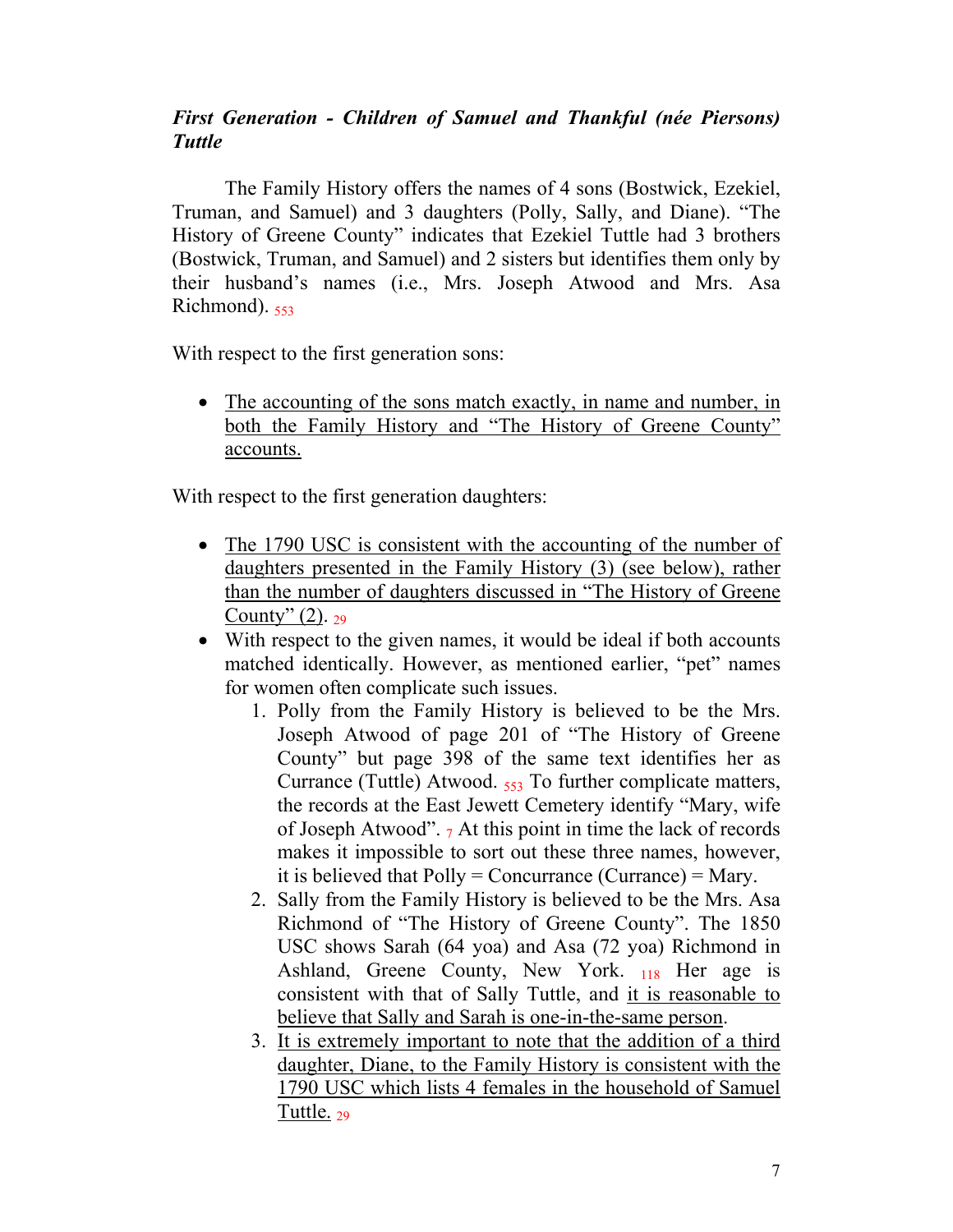Common sense suggests Lovina Tuttle would have known how many aunts she had by marriage (3) and their names (including Diane), and the above evidence supports her numerical account of the *First Generation* referenced above.

## *Second Generation - Children of Ezekiel and Lovina (née Bruster) Tuttle*

 $\sim$ 

The Family History offers the names of 5 sons (Garwood, Truman, David B., Norman, and Jerry) and 4 daughters (Betsy, Harriett, Mary, and Alvina). "The History of Greene County" identifies only 4 sons (Garwood, Truman, David, and Jerry) and 4 daughters (Betsy, Harriett, Polly, and Aloisa). 553

 The Family History accounting of this generation is *extremely* important because it offers detailed dates with respect to births and deaths that could not have simply been pulled out of the air. And as the following analysis will show, these dates accurately correspond with subsequent authoritative documents. It would have been virtually impossible to make up such dates and have them accurately correspond to those documents. Given the reliability of those dates, it seems appropriate to afford the related names similar credibility; especially since the male names, in particular, exactly match those in "The History of Greene County."

With respect to the second generation sons:

- Among the names of the 4 sons provided in "The History of Greene County", they match those of the Family History.
- Regarding the fifth son (Norman) presented in the Family History, the census reports of the early 1800s confirm the existence of a fifth subordinate male in the household of Ezekiel Tuttle which once again supports the Family History account rather than the "The History of Greene County" account.
	- 1. The 1820 USC for Windham, New York indicates 5 subordinate males in the household of Ezekiel Tuttle. Based upon the birth dates set forth in the Family History, the breakdown of the census is consistent with the ages offered in the Family History.  $74$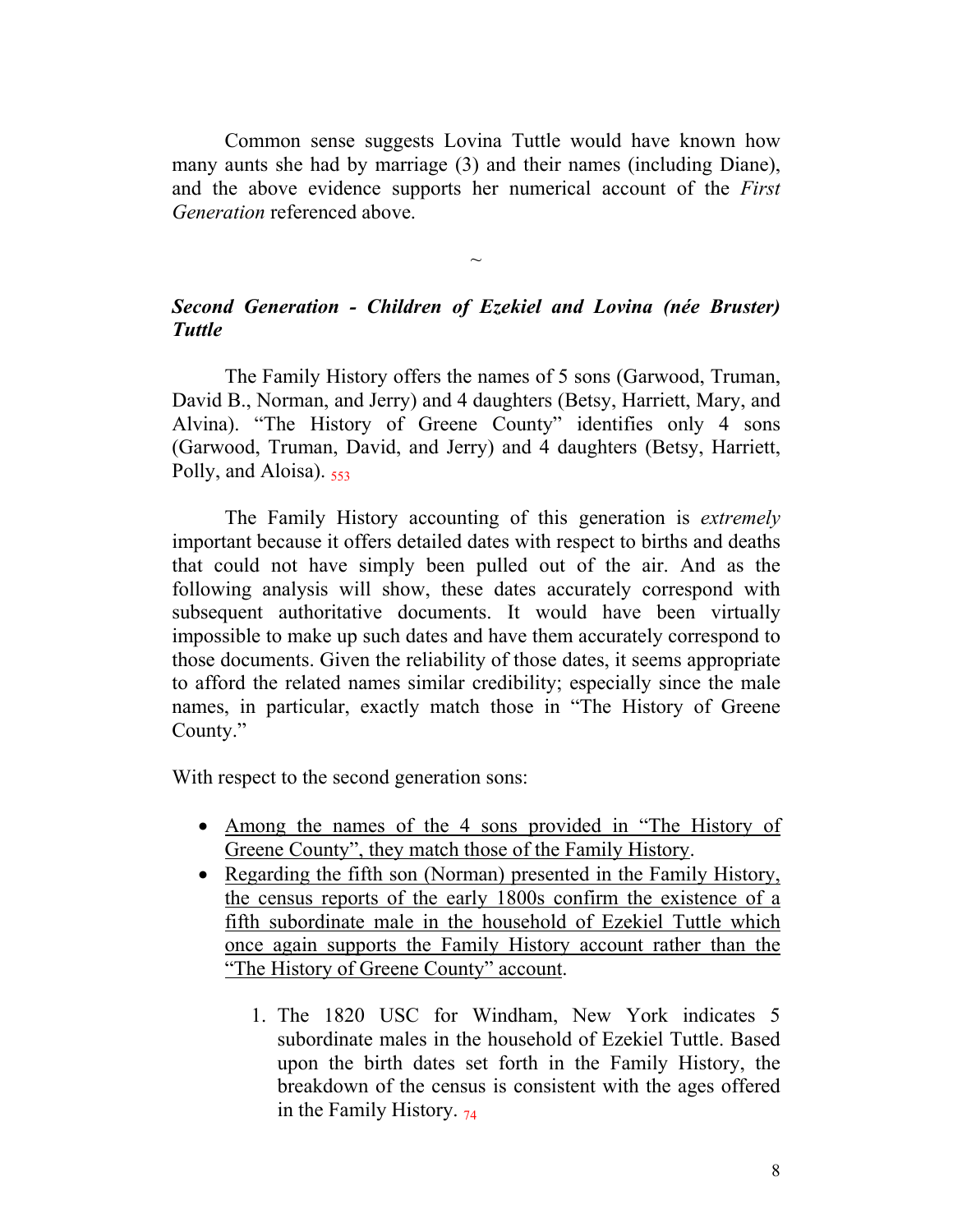- 2. The 1830 USC for Windham, New York indicates 3 subordinate males in the household of Ezekiel Tuttle. Eldest sons Garwood and Truman have established their own households. Based upon the birth dates set forth in the Family History, the breakdown of the census is once again consistent with the ages offered in the Family History. 83
- 3. The 1835 NYSC for Cohocton, New York indicates 1 subordinate male (presumedly Jerry) in Ezekiel's household. By now, David had also established his own household. And more importantly, Norman cannot be accounted for, and the census indicates that a male in the household died within the previous year. 94 While one year off, the Family History indicates that Norman died in 1833.
- James B. Tuttle of Metomen, Wisconsin, was the son of Truman Tuttle (brother of second generation Norman who died in 1833). James B. Tuttle had a son called Norman. Prior to the second generation, the name Norman does not appear in the family. It is therefore reasonable that James B. Tuttle named his son after his uncle (Norman of the second generation). 121, 144, 155

With respect to the second generation daughters:

While the numerical account of daughters (4) is consistent to both lists, once again, the use of "pet" names makes the identification of some individuals difficult.

- 1. Betsy and Harriett appear on both lists
- 2. The Polly of "The History of Greene County" cannot be specifically associated with the Mary of the Family History, but Polly and Mary are commonly interchanged "pet" names during this time period.
- 3. The facts set forth below strongly suggest that Aloisa and Alvina are one-in-the-same person. Analysis of the Family History's Alvina, born February 23, 1822 and died in 1891, provides evidence for a third time that James H. and Mary J. Tuttle had access to information which was not available to anyone else when they created the 1921 Family History document: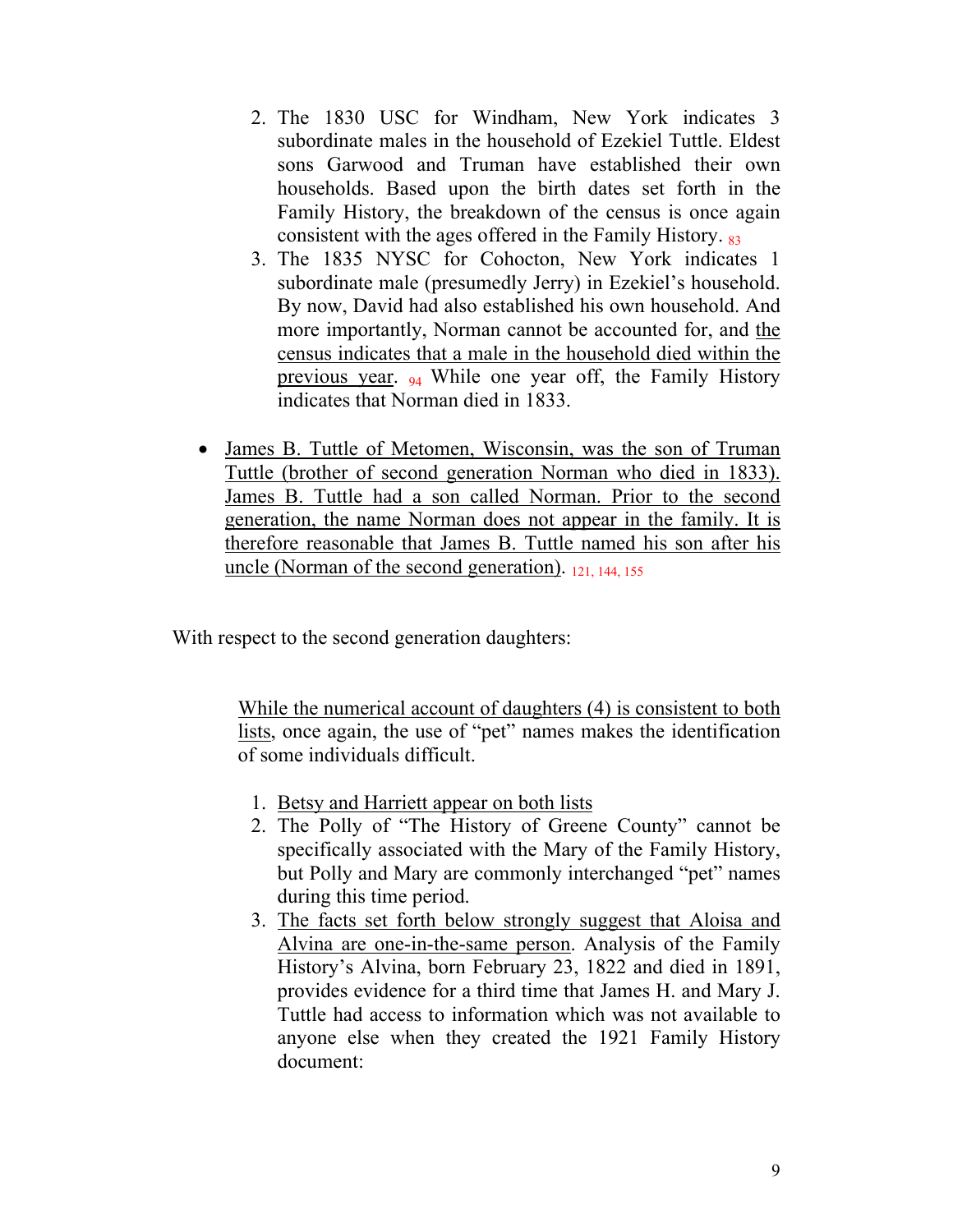- The 1850 USC shows a William B. Briggs, Alvina Emeline Briggs, and their two young children in Wayne, Kennebec, Maine.  $_{122}$  The Alvina Emeline Briggs in the 1850 USC has an age of 28, which means that she was born in approximately 1822 (the same year indicated for Alvina Tuttle in the Family History).While it cannot be determined how they would have met, there were several Briggs families in Steuben County, New York, during the 1840s, including a William B. Briggs. 105
- The 1860 USC and 1870 USC have the same William and Alvina Briggs in Leroy, Dodge County, Wisconsin  $_{143, 154}$ , the county adjacent to Fond du Lac County where Truman Tuttle was now living. 144, 156 The 1880 USC has both families in Fond du Lac County. 168, 169
- It is also extremely significant that both Truman Tuttle and Garwood Tuttle, older brothers of Alvina Tuttle, had daughters named Emelissa  $_{110}$  and Emaline  $_{601}$ respectively. And finally, the most significant factor of all, Alvina E. Briggs died on October 21, 1891  $_{99y}$ ; the same year as the year indicated for the death of Alvina Tuttle on the Family History.
- To choose a name (Alvina) which appears nowhere else in the known family genealogy, randomly select a specific birth date and death year for that person, have those years be supported by census records and a death record, have that person relocate to another state and coincidentally end up in the same county as a possible older brother (Truman), and have two possible nieces with essentially the same given name (Emeline) far exceeds the realm of chance. The only *reasonable* conclusion is that Alvina Briggs is Alvina Tuttle.

Once again as a matter of common sense when considering the *Second Generation* referenced above, Lovina Tuttle would certainly have known the number of children born to her, their names, and almost certainly would have stayed in communication with them. In no small

 $\sim$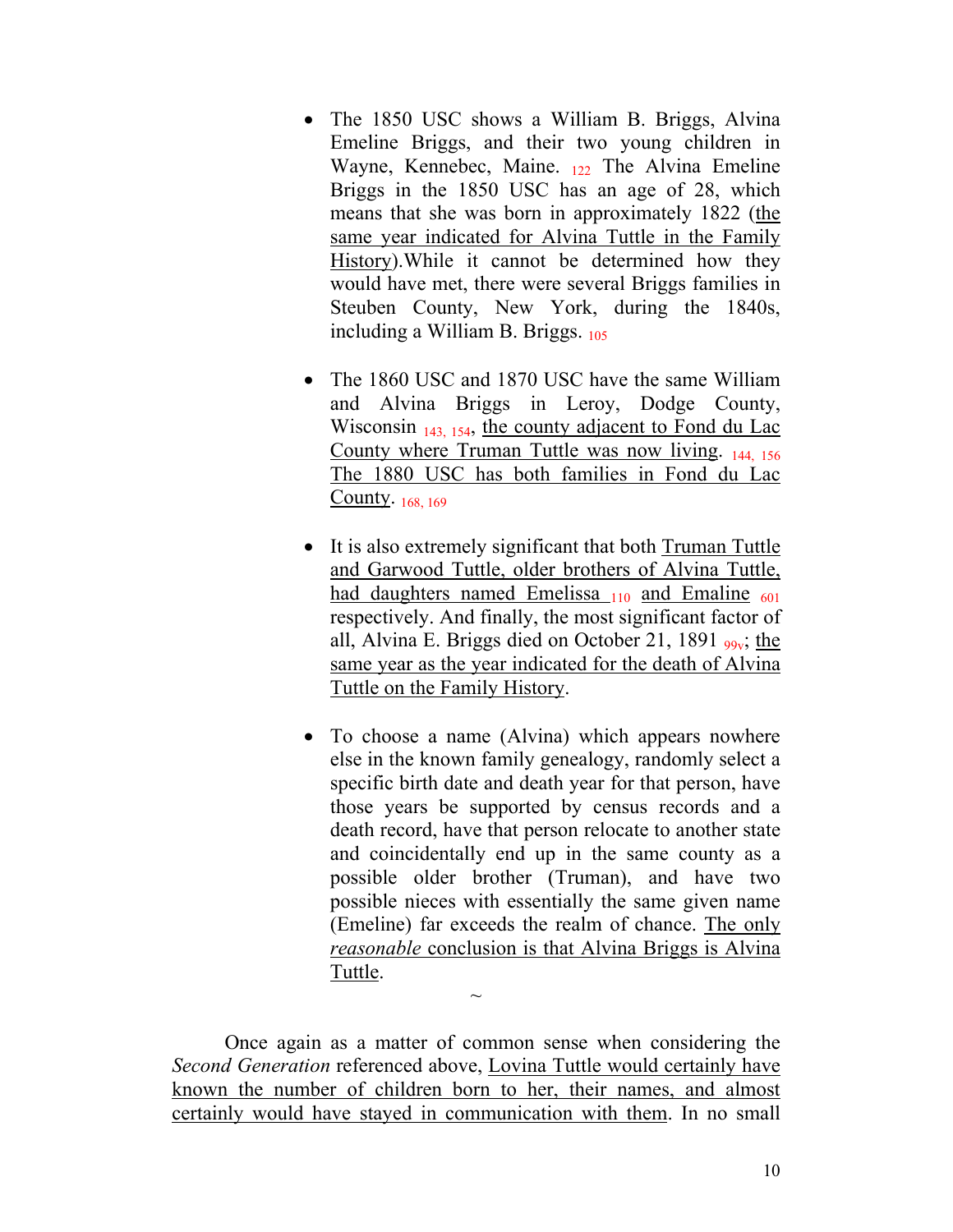part because Lovina was living in her household for 28 years, Lucy Tuttle and her children (including James H. and Mary J. Tuttle) would have known their extended family too, not just in abstract terms but as real people whose lives they followed with familial interest.

 $\sim$ 

As promised, I will not analyse the third generation but it is important to note the overall family history interest in the Tuttle household where James H. and Mary J. Tuttle were growing up. Not only were they interested in genealogy, but their mother, Lucy (née Wing) Tuttle clearly had an interest in preserving the family history.

In the September, 1904, issue of "The Owl", a genealogical magazine on the Wing family, the children of Lucy (née Wing) Tuttle and David B. Tuttle of Rollin, Michigan [the third generation on the Family History] are identified.  $600$  The information regarding the names and birth dates of the nine children are identical to the information in the Family History above with one very minor, and explainable, exception. The "Owl" article lists the birth date of the third daughter, Lydia A., as Aug 6, 1843, whereas the Family History lists her birthday as Apr 5, 1843. This could clearly have been a misinterpretation of a handwritten entry and, in fact, strongly suggests a prior written record [bible?] was used.

The author of the article in the "Owl", Clarence Oscar Wing, is the son of Walden Wing of Rollin, Michigan and the nephew of Lucy (née Wing) Tuttle, the mother of James H. Tuttle and Mary Westgate. Lucy Tuttle, almost certainly, was the source of that very specific information in the "Owl" article. And it is worth repeating that her mother-in-law, Lovina Tuttle, who was the ultimate source of the attribution of Samuel Tuttle's wife as Thankful Piersons, spent the final 28 years of her life in Lucy Tuttle's household.

 $\sim$ 

 Several other bits of information are worth noting. A Thomas Pierson and his wife Ruth joined the First Congregational Church of Woodbury, Connecticut in 1728, the same church in which Samuel Tuttle was baptized in 1742/43.  $_{69c}$  In addition, Thomas and Ruth [as Pearson] purchased land in Woodbury in 1731.  $_{xx, pp. 127}$  Although there is no subsequent record of them, the spelling "Pierson" is seldom used, and it does indicate that at least one family with that surname was living in Woodbury in the general time frame that Samuel was alive.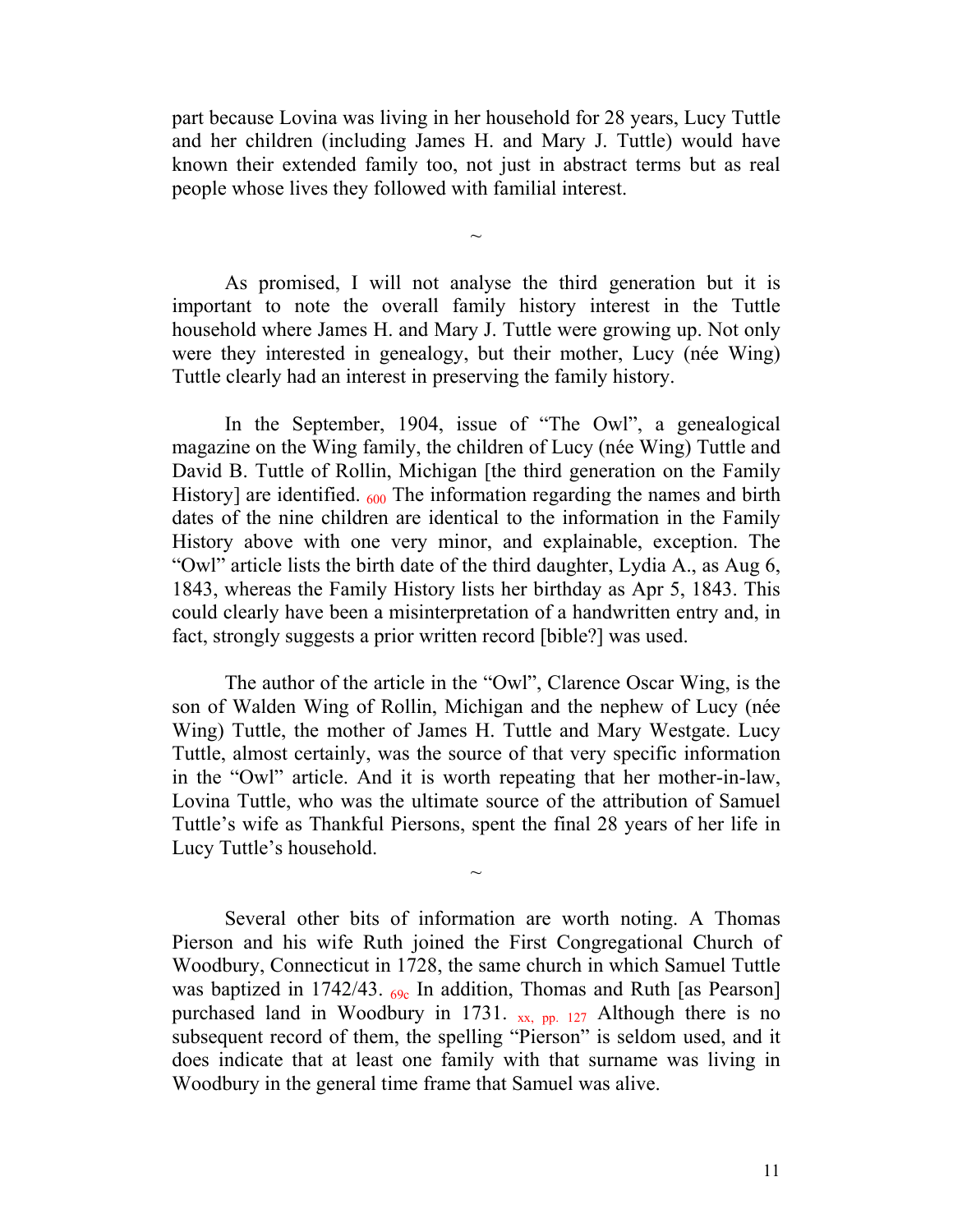Secondly, and most importantly, an official death record indicates that Bostwick Tuttle (Samuel and Thankful Tuttle's eldest son) had a daughter, Thankful (née Tuttle) Donahue.  $_{103y}$  Given all of the circumstances, it is only reasonable to believe that she was named after her paternal grandmother, Thankful Tuttle. In addition, it is worth noting that independent family lore in another line of descent from Bostwick Tuttle passed on by Dorothy (née Johnson) Burgraff indicates that "many great grannies ago we had a grandma named Thankfully" (Sharon Scott, pers. comm., January 22, 2008).

 $\sim$ 

 The Family History generally agrees with "The History of Greene County" but when discrepancies occur ("pet" name variances aside), the existing documentary evidence, *in every case*, supports the Family History account. It is beyond the realm of reason to imagine that the very existence of two persons (Diane and Norman), the name of a third person (Alvina), and all of the dates with respect to births and deaths in the Family History could have been plucked out of the air and then miraculously correspond, *without a single significant discrepancy*, to the independent census reports and official death records. And the specificity of the dates of the second generation, in particular, strongly suggests that an older document(s) (no longer extant) was available to James H. Tuttle and Mary J. Westgate prior to the creation of the Family History document in 1921. The Family History is the product of a collaborative three generation effort, each succeeding generation having extended direct contact with the previous generation(s). All things considered, the only *reasonable* conclusion is that the content of the above Family History is reliable.

James P. Tuttle, June 16, 2007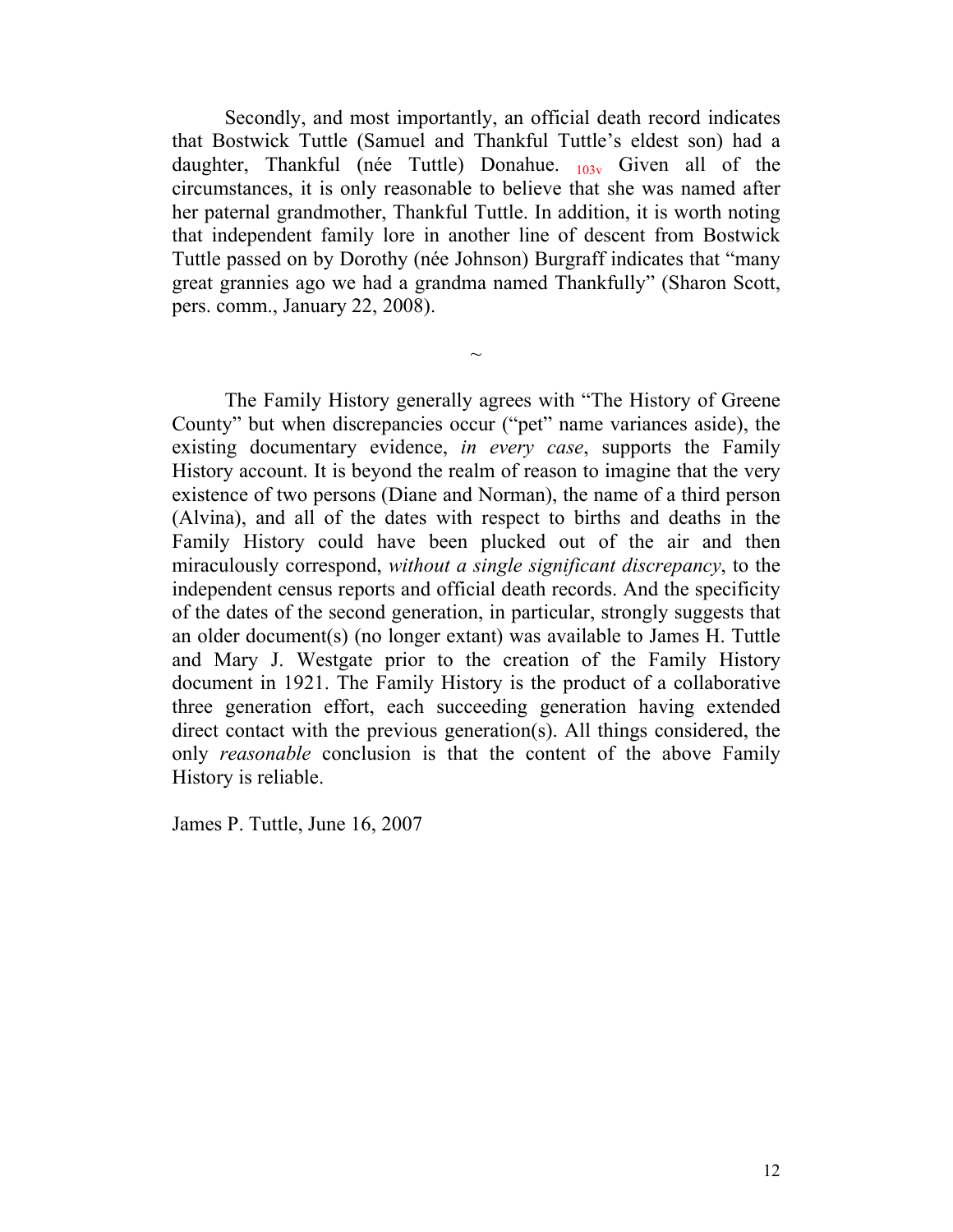### **Chapter xx - End Notes**

### **Census Records**

| 29 |  | 1790 USC, Connecticut, Litchfield Co., Woodbury, Roll M637_1, image 0292 |  |  |
|----|--|--------------------------------------------------------------------------|--|--|
|    |  |                                                                          |  |  |

- 44 1800 USC, Connecticut, Litchfield Co., Bethlehem, Roll 2, pp 651
- 66 1810 USC, New York, Greene County, Windham, Roll 27, pp 325
- 73 1820 USC, New York, Greene County, Windham, Roll M33\_64, pp 92b
- 74 1820 USC, New York, Greene County, Windham, Roll M33\_64, pp 93
- 83 1830 USC, New York, Greene Co., Windham, Roll 110, pp 106
- 93 1835 New York State Census, Steuben Co., Cohocton, pp 013
- 94 1835 New York State Census, Steuben Co., Cohocton, pp 014
- 100 1840 USC, Michigan, Lenawee Co., Rollin, Roll 207, pp 128
- 105 1840 USC, New York, Steuben Co., Painted Post, Roll 340, pp 90
- 110 1850 USC, Michigan, Lenawee Co., Rollin, M432\_355, pp 258
- 120 1850 USC, New York, Greene Co., Ashland, M432\_509, pp 56
- 121 1850 USC, New York, Steuben Co., Wayland, M432\_600, pp 161
- 122 1850 USC, Maine, Kennebec Co., Wayne, M432\_257, pp 13
- 131 1860 USC, Michigan, Lenawee Co., Rollin, M653\_551, pp 0, image 561
- 132 1860 USC, Michigan, Lenawee Co., Rollin, M653\_551, pp 0, image 562
- 143 1860 USC, Wisconsin, Dodge Co., Leroy, Roll M653\_1406, pp 623
- 144 1860 USC, Wisconsin, Fond du Lac Co., Ripon, Roll M653\_1408, pp 888
- 154 1870 USC, Wisconsin, Dodge Co., Leroy, M593\_1711, pp 330
- 155 1870 USC, Wisconsin, Fond du Lac Co., Metomen, M593\_1714, pp 434
- 156 1870 USC, Wisconsin, Fond du Lac Co., Ripon, M593\_1714, pp 529
- 168 1880 USC, Wisconsin, Fond du Lac County, Oakfield, T9\_1426, Family History Film 1255426, pp 385.4000